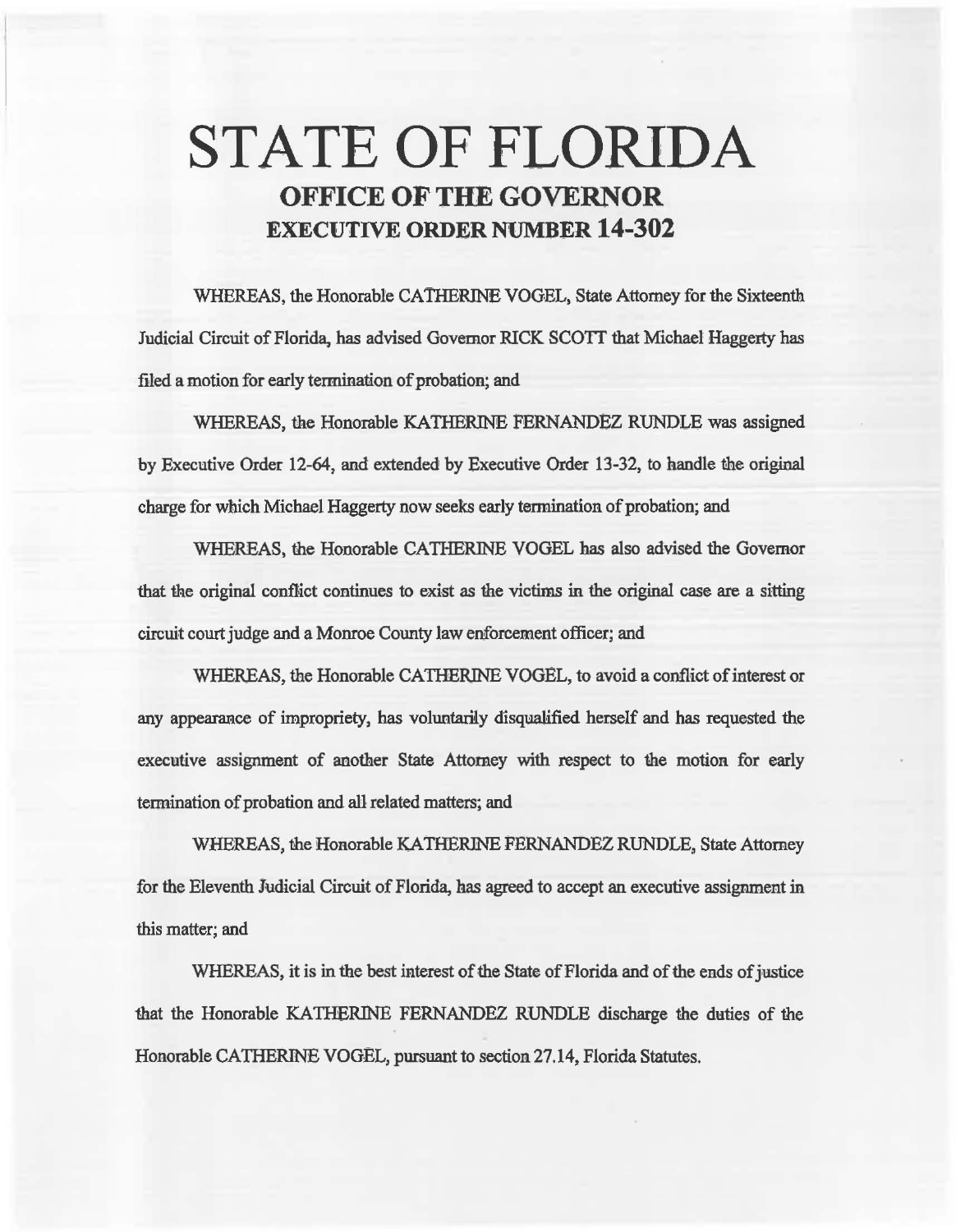NOW, THEREFORE, I, RICK SCOTT, Governor of Florida, in obedience to my solemn constitutional duty to "take care that the laws be faithfully executed," and pursuant to the Constitution and laws of the State of Florida, issue the following Executive Order, effective immediately:

## Section 1.

The Honorable KATHERINE FERNANDEZ RUNDLE, State Attorney for the Eleventb. Judicial Circuit of Florida, referred to as the "Assigned State Attorney," is assigned to discharge the duties of the Honorable CATHERINE VOGEL, State Attorney for the Sixteenth Judicial Circuit of Florida, as they relate to the motion for early termination of probation and all matters related to Michael Haggerty.

# Section 2.

The Assigned State Attorney or one or more Assistant State Attorneys and Investigators, who have been designated by the Assigned State Attorney, shall proceed immediately to the Sixteenth Judicial Circuit of Florida, and are vested with the authority to perform the duties prescribed herein.

#### Section 3.

All residents of the Sixteenth Judicial Circuit are requested, and all public officials are directed, to cooperate and render whatever assistance is necessary to the Assigned State Attorney, so that justice may be served.

## Section 4.

The period of this Executive Assignment shall be for one (1) year, to and including November 20, 2015.